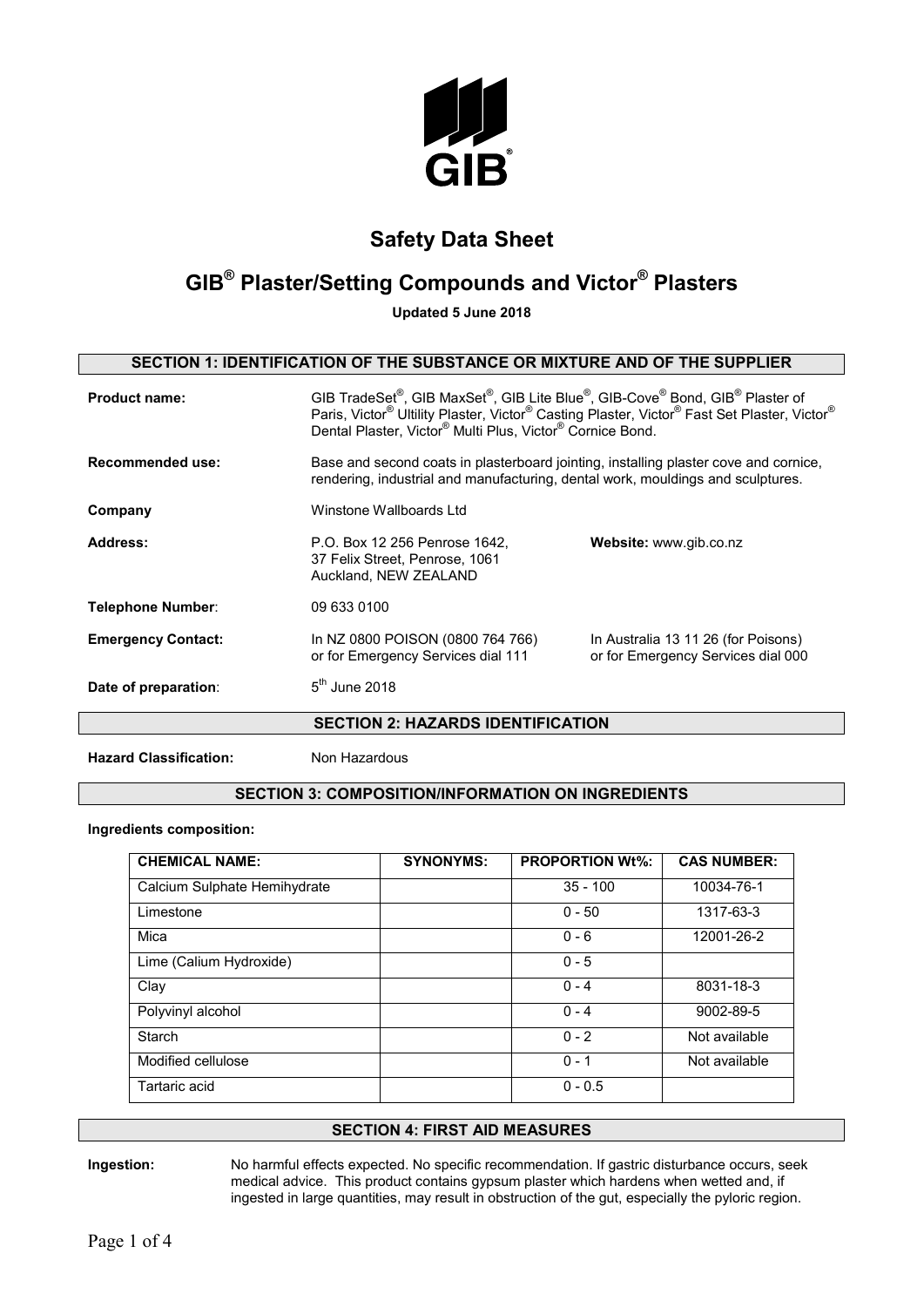

# **GIB® Plaster/Setting Compounds and Victor® Plasters**

**Updated 5 June 2018**

**Eye contact:** Immediately flush eyes with water for 15 minutes. If irritation persists, seek medical advice.

**Skin contact:** Rinse with water, then wash with mild soap and water. If irritation persists, contact a doctor.

**Inhalation of dust:** Remove exposed individual to fresh air immediately. If breathing difficulty persist, seek medical advice.

**Advice to doctor:** Treat symptomatically.

### **SECTION 5: FIRE FIGHTING MEASURES**

| <b>Flammability:</b>                                       | Not combustible under normal conditions of storage and use.                                                                                                                                                                                                                                                                                                                                                                |
|------------------------------------------------------------|----------------------------------------------------------------------------------------------------------------------------------------------------------------------------------------------------------------------------------------------------------------------------------------------------------------------------------------------------------------------------------------------------------------------------|
| Suitable extinguishing media:                              | Use extinguishing media appropriate for surrounding fire.                                                                                                                                                                                                                                                                                                                                                                  |
| Hazards from combustion:                                   | Stable under normal temperature and pressure. At temperatures around 800°C,<br>carbon dioxide may be emitted, due to decomposition of limestone. Product contains<br>low level of organic volatiles, which may be emitted or released in a fire. Thermal<br>decomposition will produce $H_2O$ , $CO_2$ , $CO$ , and acetic acid. Could produce minor<br>amounts of vinyl acetate monomers when temperature is above 175°C. |
| Protective precautions and<br>equipment for fire fighters: | Appropriate fire fighting equipment is required.                                                                                                                                                                                                                                                                                                                                                                           |

**HAZCHEM Code:** Not allocated

#### **SECTION 6: ACCIDENTAL RELEASE MEASURES**

**Emergency Procedures:** Use normal clean up procedure. Spilled material can produce slippery conditions, be cautious to avoid falling. Wear appropriate protective equipment. Shovel material from spillage into a waste container for disposal.

#### **SECTION 7: HANDLNG AND STORAGE**

| Handling:          | Minimise exposures in accordance with good hygiene practice. During handling wear<br>the appropriate respiratory, eye and skin protection if warranted per environmental<br>conditions. |  |
|--------------------|-----------------------------------------------------------------------------------------------------------------------------------------------------------------------------------------|--|
| Storage:           | Keep from freezing. Store at temperature below 30°C.                                                                                                                                    |  |
| Incompatibilities: | Not applicable                                                                                                                                                                          |  |
|                    |                                                                                                                                                                                         |  |

#### **SECTION 8: EXPOSURE CONTROLS/PERSONAL PROTECTION**

| <b>Engineering Controls:</b>                          | Where operations generate airborne dust, use ventilation to keep dust<br>concentrations below permissible exposure limits.                                             |
|-------------------------------------------------------|------------------------------------------------------------------------------------------------------------------------------------------------------------------------|
| <b>PERSONAL PROTECTION</b><br><b>Hand Protection:</b> | Use of protective gloves suitable for the risk associated with the task being<br>performed. Refer Australian/New Zealand Standard AS/NZS 2161 for more<br>information. |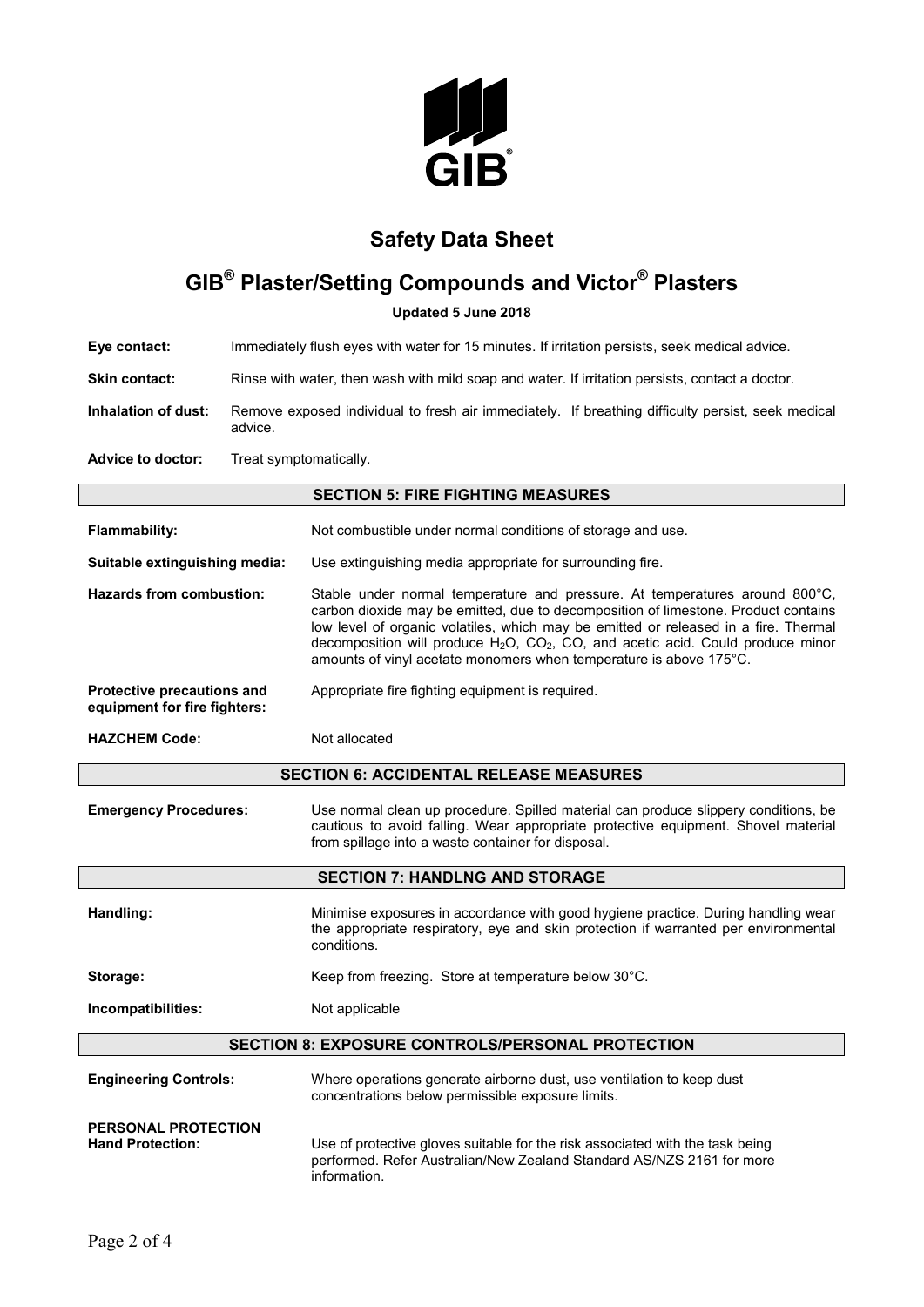

## **GIB® Plaster/Setting Compounds and Victor® Plasters**

**Updated 5 June 2018**

| <b>Skin Protection:</b>         | Occupational protective clothing where skin contact may occur. Refer<br>Australian/New Zealand Standard AS/NZS 4501 for more information.<br>When mixed with water, this material hardens and then becomes hot. <b>DO NOT</b><br>attempt to make a cast enclosing any part of the body using this material. Failure to<br>follow these instructions may cause severe burns that may require surgical<br>removal of affected tissue. Direct, prolonged or repeated contact with skin can result<br>in abrasions. Rinse with water until free of material to avoid abrasions, then wash<br>skin thoroughly with mild soap and water. May dry skin. If irritation persists, consult<br>a doctor. |
|---------------------------------|-----------------------------------------------------------------------------------------------------------------------------------------------------------------------------------------------------------------------------------------------------------------------------------------------------------------------------------------------------------------------------------------------------------------------------------------------------------------------------------------------------------------------------------------------------------------------------------------------------------------------------------------------------------------------------------------------|
| <b>Respiratory Protection:</b>  | Where an inhalation risk exists, wear Class P1 (particulate) respirator. At high dust<br>levels, wear a powered air purifying respirator (PAPR) with Class P3 (Particulate)<br>filter or an air-line respirator or a full-face Class3 (Particulate) respirator. See<br>Australian/New Zealand Standards AS/NZS 1715 and 1716 for more information.                                                                                                                                                                                                                                                                                                                                            |
| <b>Eye and Face Protection:</b> | Eye and face protectors for protection against dust. Refer Australian/New Zealand<br>Standard AS/NZS 1337 for more information.                                                                                                                                                                                                                                                                                                                                                                                                                                                                                                                                                               |

### **SECTION 9: PHYSICAL AND CHEMICAL PROPERTIES**

| Appearance:                                | Fine cream coloured powder. |
|--------------------------------------------|-----------------------------|
| Odour:                                     | Low odour                   |
| pH:                                        | $8 - 11$                    |
| <b>Vapour Pressure:</b>                    | NA.                         |
| <b>Vapour Density:</b>                     | NA.                         |
| <b>Boiling Point/Range (°C):</b>           | $100^{\circ}$ C             |
| Freezing/Melting Point (°C):               | $0^{\circ}C$                |
| Solubility in water:                       | Soluble                     |
| <b>Packed Bulk Density:</b>                | $0.7 - 1.2$                 |
| <b>FLAMMABILITY:</b>                       | Not flammable               |
|                                            |                             |
| <b>ADDITIONAL PROPERTIES</b>               |                             |
| <b>Evaporation Rate:</b>                   |                             |
| % Volatiles:                               | $< 2\%$                     |
| <b>Volatile Organic Compounds Content:</b> | $<$ 40g/L                   |
| Respirable crystalline silica content      | $< 0.1\%$                   |

### **SECTION 10: STABILITY AND REACTIVITY**

| <b>Chemical Stability:</b>               | Stable.                                                                                                                                                                                                                                                                                                                                                                                                                                                                                                                                               |
|------------------------------------------|-------------------------------------------------------------------------------------------------------------------------------------------------------------------------------------------------------------------------------------------------------------------------------------------------------------------------------------------------------------------------------------------------------------------------------------------------------------------------------------------------------------------------------------------------------|
| <b>Hazardous Decomposition Products:</b> | Stable under normal conditions of temperature and pressure. At<br>temperatures around 800°C, carbon dioxide may be emitted, due to<br>decomposition of limestone. Product contains low level of organic volatiles,<br>which may be emitted or released in application processes involving the<br>use of heat. Vent all ovens and process vessels to the outside atmosphere.<br>Thermal decomposition will produce $H_2O$ , $CO_2$ , CO, and acetic acid. Could<br>produce minor amounts of vinyl acetate monomers when temperature is<br>above 175°C. |
| <b>Conditions to avoid:</b>              | Freeze, thaw, heat.                                                                                                                                                                                                                                                                                                                                                                                                                                                                                                                                   |
| Hazardous polymerization:                | Will not occur.                                                                                                                                                                                                                                                                                                                                                                                                                                                                                                                                       |
|                                          |                                                                                                                                                                                                                                                                                                                                                                                                                                                                                                                                                       |